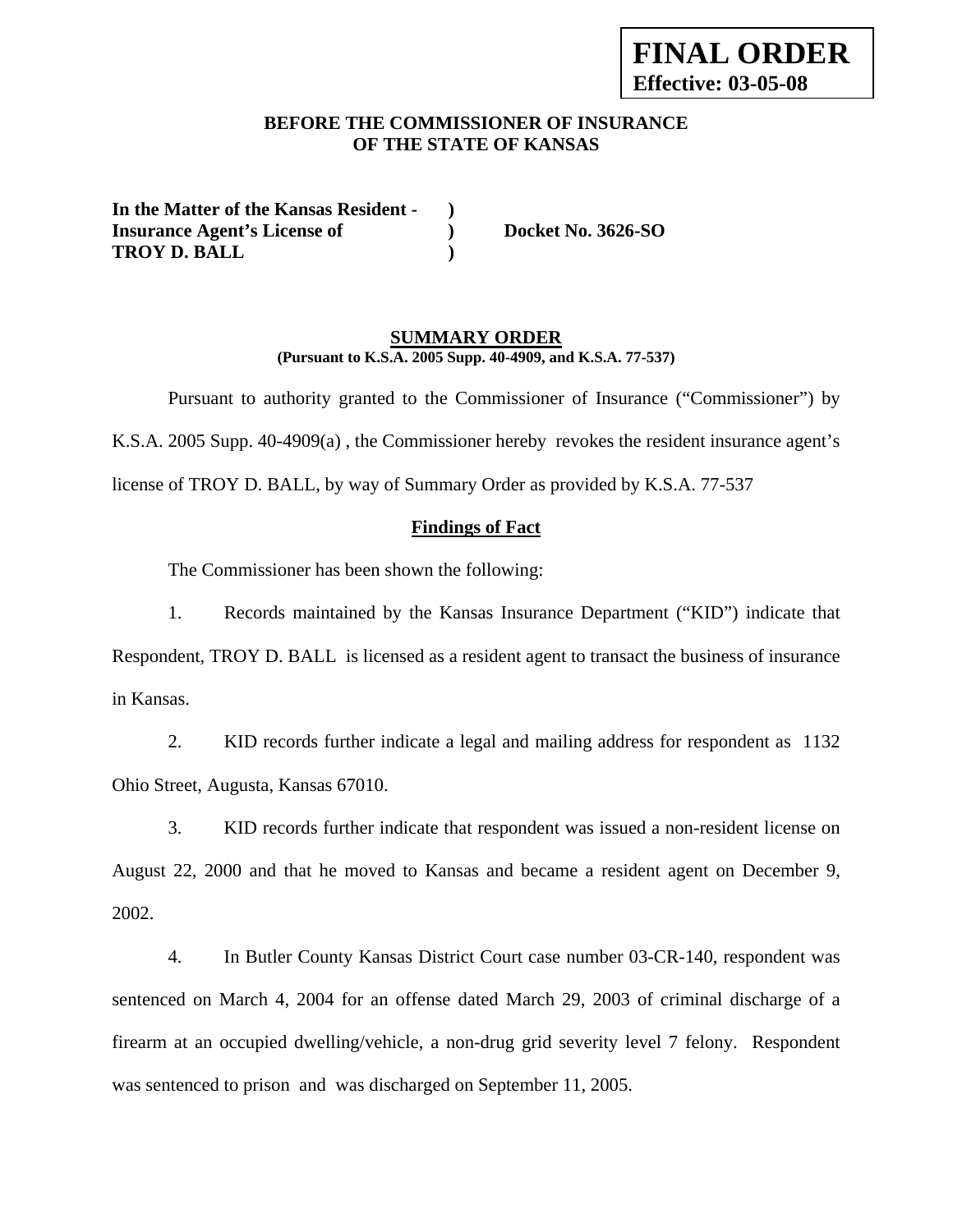5. Respondent never reported 03-CR-140 or the incidents surrounding it to KID. More than 30 days have passed since the above-cited conviction.

#### **Conclusions of Law**

6. The Commissioner has jurisdiction over Respondent as well as the subject matter of this proceeding and such proceeding is held in the public interest.

7. Respondent failed to report a felony conviction within the time required by K.A.R. 40-7-9.

### **Applicable Law**

8. K.S.A. 2006 Supp. 40-4909a provides in relevant part: ". . . the commissioner may: . . . revoke . . any license issued under this act if the commissioner finds that the applicant or license holder has: (2). Violated: (A) Any provision of Chapter 40 of the Kansas Statutes Annotated, and amendments thereto, or any rule or regulation promulgated thereunder; . .

9. K.A.R. 40-7-9 is a regulation promulgated under Chapter 40 of the Kansas Statutes Annotated. Said regulation requires an insurance agent to report all misdemeanor and felony convictions within 30 days.

10. Based on the facts and circumstances set forth herein, it appears that the use of summary proceedings in this matter is appropriate, in accordance with the provisions set forth in K.S.A. 77-537(a), in that the use of summary proceedings does not violate any provision of law and the protection of the public interest does not require the KID to give notice and opportunity to participate to persons other than the respondent, TROY D. BALL.

**IT IS THEREFORE ORDERED BY THE COMMISSIONER OF INSURANCE THAT** the resident insurance agent's license of TROY D. BALL is hereby REVOKED, effective the effective date of this order.

2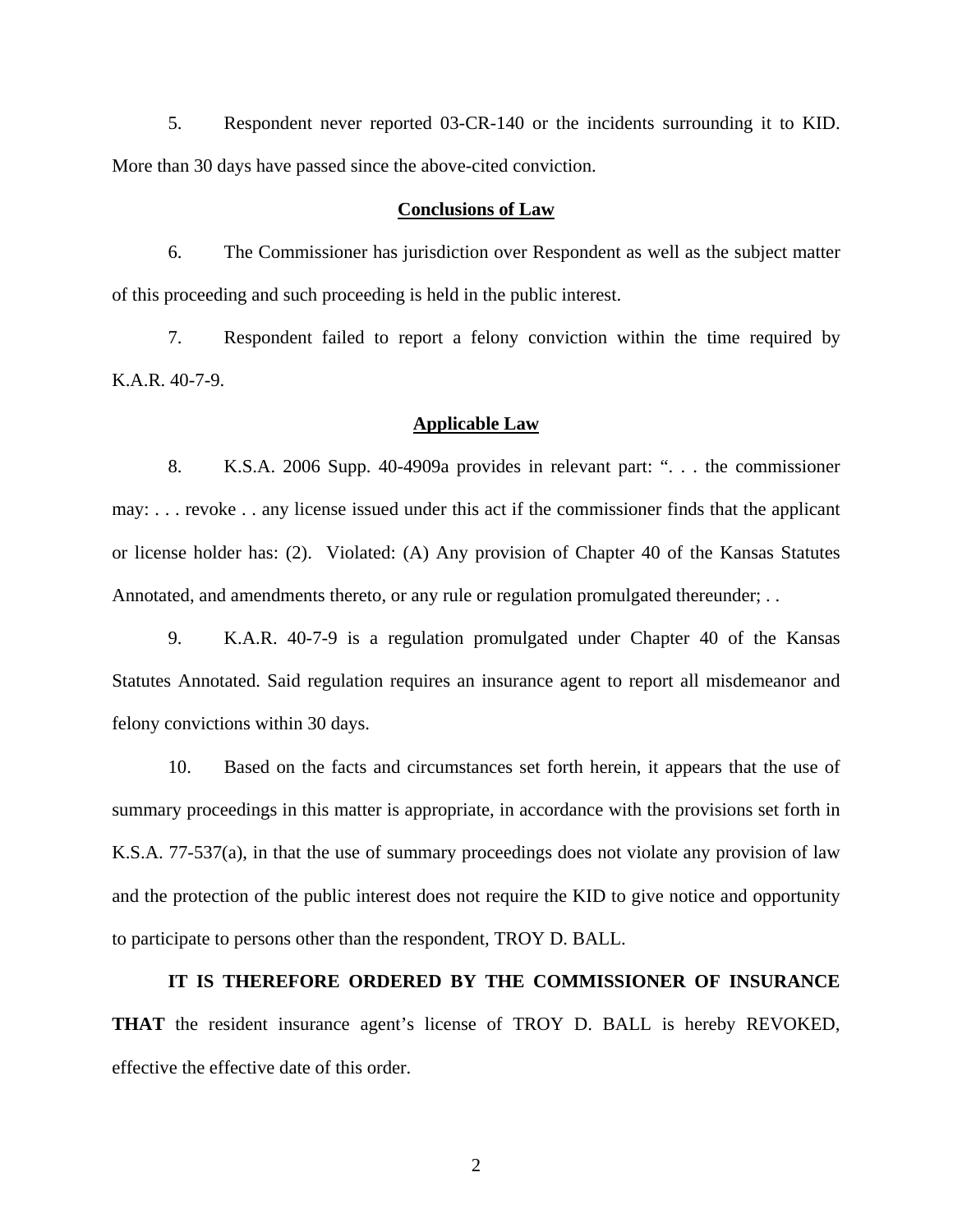**IT IS FURTHER ORDERED** that respondent TROY D. BALL shall CEASE and DESIST from the sale, solicitation or negotiation of insurance and/or receiving compensation deriving from the sale, solicitation or negotiation of insurance conducted after the effective date of this order.

#### **Notice of Right to Hearing or Appeal**

You are entitled to a hearing pursuant to K.S.A. § 77-537, the Kansas Administrative Procedure Act. If you desire a hearing, you must file a written request for a hearing with:

> John W. Campbell, General Counsel Kansas Insurance Department 420 S.W. 9th Street Topeka, Kansas 66612.

This request must be filed within fifteen (15) days from the date of service of this Order.

If you request a hearing, the Kansas Insurance Department will notify you of the time and place of the hearing and information on the procedures, right of representation, and other rights of parties relating to the conduct of the hearing, before commencement of same.

If a hearing is not requested in the time and manner stated above, this Order shall become effective as a Final Order upon the expiration of time for requesting a hearing, pursuant to K.S.A. § 77-613. In the event that you file a petition for judicial review, pursuant to K.S.A. § 77-613(e), the agency officer to be served on behalf of the Kansas Insurance Department is:

> John W. Campbell, General Counsel Kansas Insurance Department 420 S.W. 9th Street Topeka, Kansas 66612.